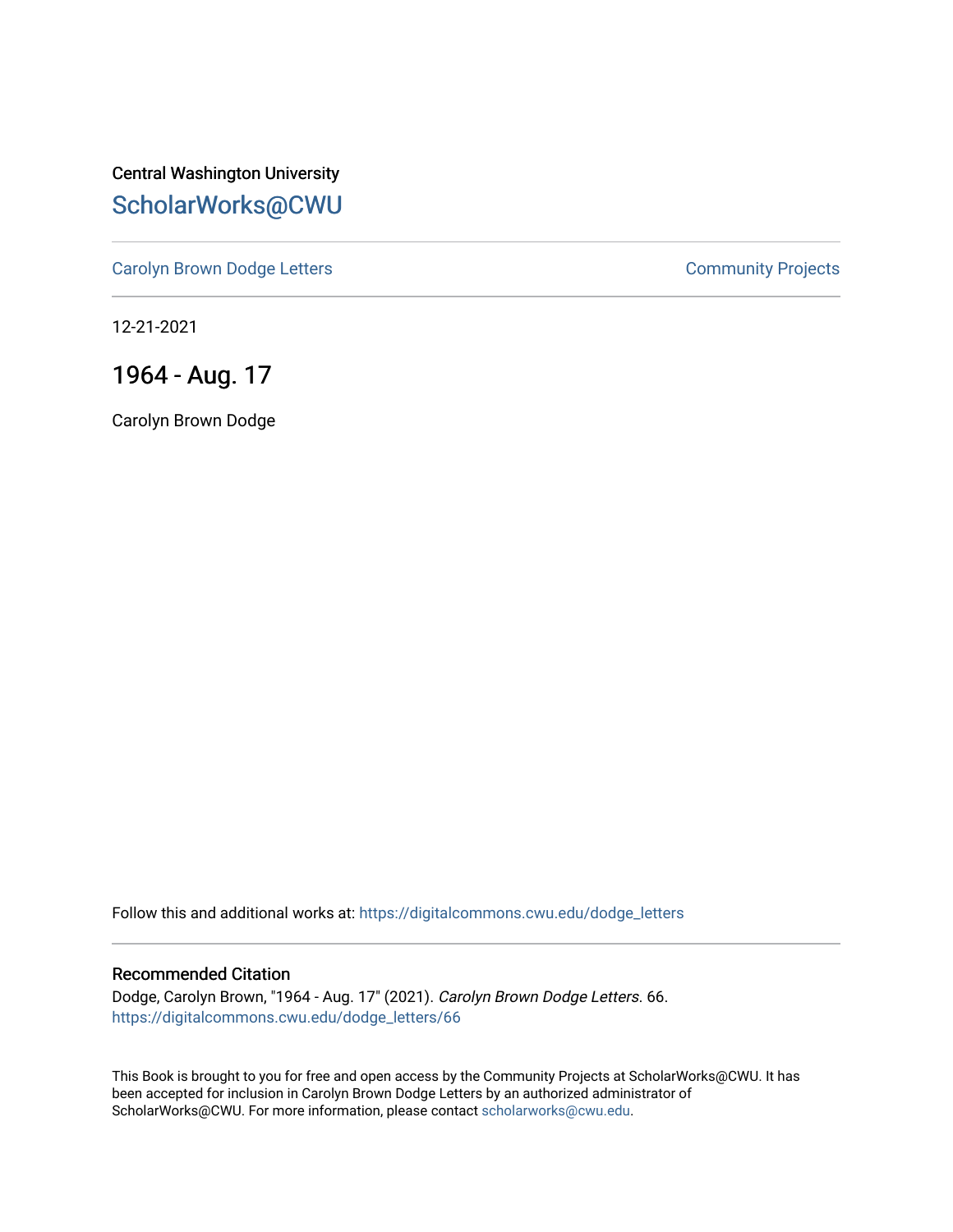## **Letter #3 (blue ink, personal stationary, envelope, yellow clip)**

## **Envelope**

Mr. + Mrs. E. H. Robinson  $Rt 1$  Box 22 Sidney, Montana 59270

## **Letter**

Dear Carol and Ernest:  $8-17-64$ 

Your card just came. I'm warm and tired so decide to clean up kitchen later and relax a bit. Just finished two batches of strawberry jam and one raspberry. Went to Weber's and picked both fruits this A.M. as well as a sackful of Gravenstein apples and a few apricots. Home by 9:30, strawberries for lunch and more in frig. Raspberries small and about the end of the pick – Emily hopes. There were four trees of apricots in their hired man's yard when I was urge to help myself. They also have a couple of trees of later ones to ripen yet. And ours have been canned for four weeks!

Haven been wanting to write to you  $-I$  told you about the Fairview bay drowning here a year (or so) ago. The name was Engen. Another family line here – cousin of that boy and I talked to the cousin's wife at the clinic. I knew it was a name I should remember. Those boy's aunt, Marie Engen, in training when I was – a year ahead of me. I believe she started at Sidney and then to Bozeman when school closed there.

Started spud sorting at warehouse today – 6 AM. Boynton has a man from Idaho doing selling for him so he can circulate as he needs to. The next two months concern me and I do hope Boynton can get along without too much pressure.

Our streets are all torn up in south west part of town – in the process of preparations for paving. It is just four weeks since they started on our street (the first one worked). Really working fast but of course there is so much involved. Storm drains going in now, curbing is in here on and of course they have to arrange the work so everyone has a way to get to work and home again. Really gets involved. Finish deadline Oct. 15.

Wheat across the street has been harvested and fellow said it went 138 bil per acre. Many farmers are starting third cutting of hay now. Mint being harvested too. The little lima beans we saw on the way to Webers are heavy with pods now. The turnip and radish and rutabaga seed fields are all harvested too. You should see the corn forests now!

We are getting some early peaches now – Boynton got a box of early Elberta's last week. We went over to Royal Slope Saturday and were given a few nice ripe peaches there and the fellow said he'd have to start picking pears today. They have to be picked before ripe. We are having nice ripe tomatoes from two of our three plants too. Wish you could see the 40 acre field of gladiolus out near George – Brown for a bulb concern from Puyallup. Don't try to salvage blossoms – tho many have gotten bouquets of them. Really make a lot of color in the field – and right beside the highway.

Bob and Mary started for Colorado Springs yesterday. Had flown out late in June and located a house. Mary's mother and sister are going to bring baby ina week or ten days so kids can get settled. They will fly too so trip won't be too hard on baby.

Cori Ann is getting along fine. 4 weeks old tomorrow. She and Bradley (Bob's) look a lot alike judging from Brad's pictures. Shelley and Steve have traveled with us a lot – since Boynton won't be able to spend much time with them for a while now.